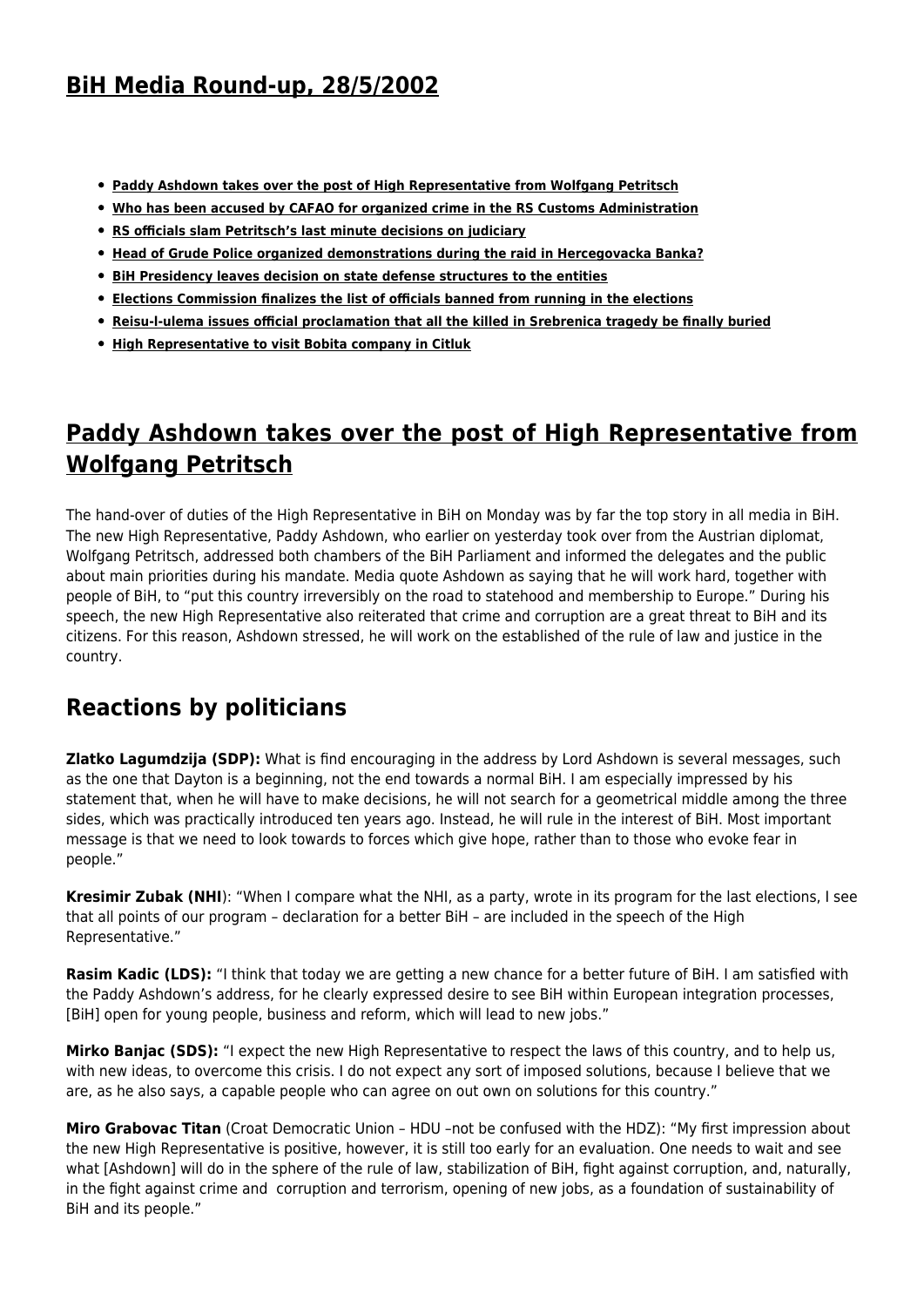**Pro-European Peoples' Party** (led by Jandranko Prlic)said in a statement for the press that it supports the basic priorities enumerated in the address by the new High Representative, Paddy Ashdown, before the BiH Parliament. Pro-ENS emphasized that some of those items, such as justice, employment, higher educational standards and greater responsibility on the part of local politicians, are also a part of the party agenda. Pro-ENS also commended the concept of the International Community being only a mediator in the process of Europeanization in BiH.

## **Media coverage**

Ashdown's speech before the BiH Parliament was covered extensively by all electronic and print media across BiH. While the hand-over and the address were the front page story in the Federation media (including Vecernji List and Dnevni List), some dailies in the RS lead with less significant items (e.g., "Wild Boars Eat all the Corn in Srbac" was the front page story in Glas Srpski) and use shorter agency reports to cover the hand-over. Ashdown's visit to Banja Luka was, however, the top story in Nezavisne Novine and prime time and late night news on the RTRS. Most dailies focus on the new High Representative's promise to fight crime and corruption and eliminate the unemployment in BiH.

**Dnevni Avaz**, like all other media, writes about the program of the new High Representative, noting that "with this new approach, Ashdown is opening a new page in the prosperity of BiH." In an editorial, Fadil Mandal said that not a single government or political party in the past ten years has offered to BiH citizens such a comprehensive and universally acceptable program of political and economic reforms as did Paddy Ashdown. Moreover, notes Mandal, the High Representative's statement that the Dayton is a beginning and not the end, a basement and not the ceiling, clearly eliminates all illusions of secessionism within BiH. "By setting this sort of a political limit, he in start defined a political framework in which he intends to implement his encouraging program," concludes Mandal, adding that Ashdown has demonstrated yesterday that he is very well informed about the situation in BiH and that he knows the real cure for its diseases.

**Jutarnje Novine** carry two separate Op-Ed pieces on Ashdown's engagement. In his regular column, Almir Sarenkapa writes that the new High Representative will have a very difficult task of further building of this country and "working in the interest of its citizens as nearly as well as did his predecessor." Sarenkapa argues that there is room for optimism, as Ashdown has demonstrated on numerous occasions that he is committed to a strong engagement of the International Community in BiH. Moreover, his Monday address before the Parliament, notes the commentator, Ashdown emphasized that he will pay more attention to the interests of ordinary citizens, rather than insisting on a compromise. Finally, Sarenkapa writes that he is also somewhat skeptical about the success of the future High Representative, as he will be limited by interests of indecisive ambassadors of the Peace Implementation Council.

In a guest column in **Jutarnje Novine**, Izet Bazdarevic of the Federation Association of Judges, said that his association will strongly support the new High Representative, Paddy Ashdown, in implementing the reform of judiciary and establishing of the rule of law in BiH. Bazdarevic also commended Ashdown's insistence on justice and rights and interests of citizens and urged the establishment of the State Prosecutor and a State Court which would also prosecute cases of indicted war criminals from all parts of BiH.

Under the title "Nice words, deeds to follow", **Dnevni List** carries an editorial in which the author, Ivica Glibusic, writes that the "story in BiH remains the same, old and new High Representatives giving same speeches about next few years being critical for future of BiH." Glibusic, however, commends Ashdown's plans to fight against the organized crime, illegal structures and terrorism. He also terms positive the new High Representative's promise that he would not allow constitutional changes which would compromise the identity or security of a constituent people. Finally, Glibusic claims that "diplomatic circles expect that deprivation of Croats would continue and that the Dayton Peace Accord would be silently revised."

Under the title "Ashdown will adopt Westendorp and Petritsch's style of ruling",**Vjesnik's** Ivan Sabic carries a big summary of work of all previous High Representatives from the times of Carl Bildt to Wolfgang Petritsch. Sabic notes that the fact and the opinion polls which are showing a great influence of national parties indicate that BiH is not heading in the direction that would suite sponsors of the peace process. "Paddy Ashdown will continue to 'rule' like his predecessors Westendorp and Petritsch, because the other way – the regular procedure – brings key results very slowly or sometimes not at all.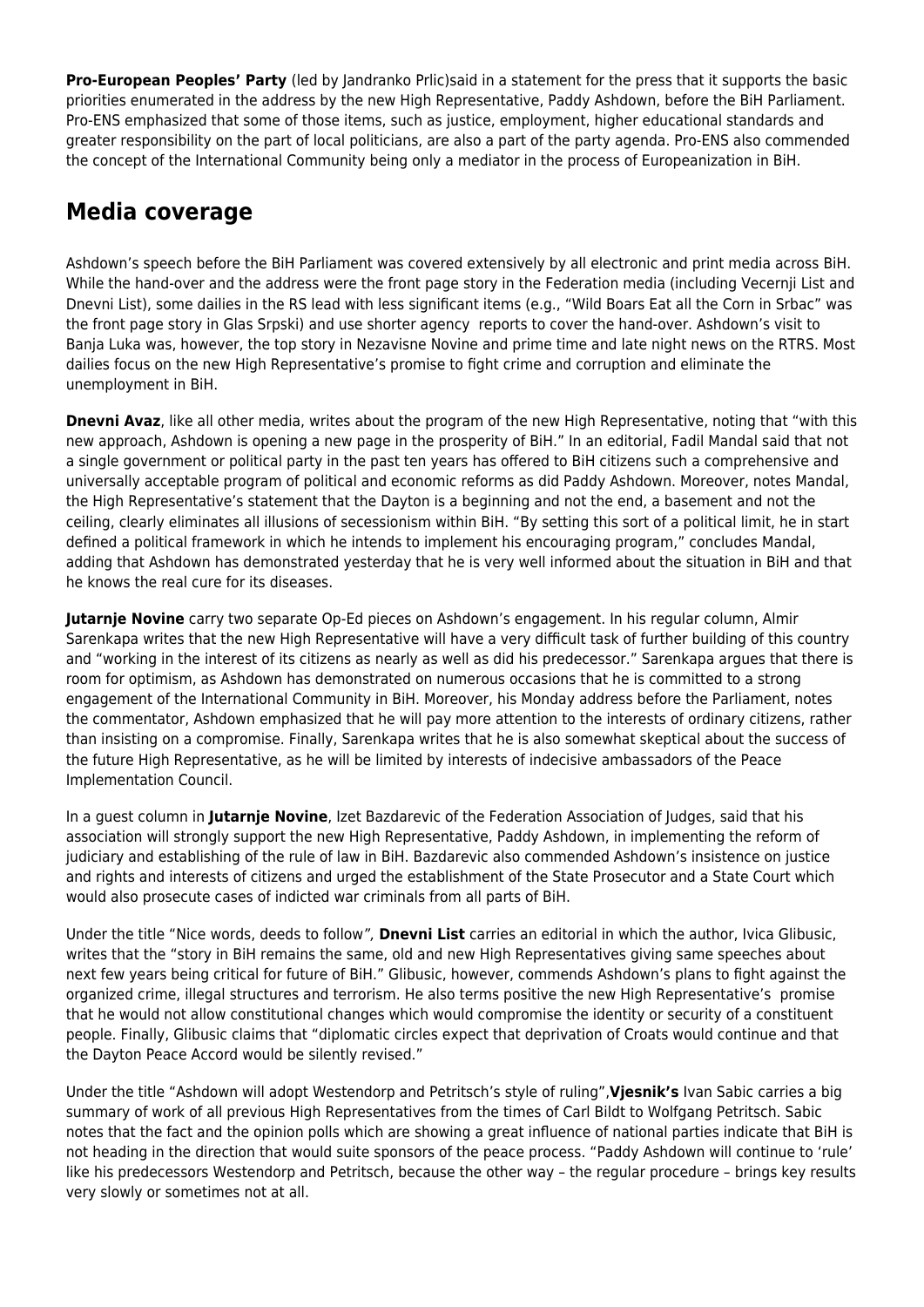Dnevni Avaz and Jutarnje Novine also carry excerpts of The London Times article about the mandate of the new high Representative, which was originally published in this paper on Monday.

#### **Front-page Headlines on Ashdown**

**Dnevni Avaz**: Ashdown's Great Speech: With completely new approach, Ashdown opens a new page in prosperity in BiH; Anti-corruption, cheaper state, development in business

*Oslobodjenje*: Paddy Ashdown: Crime and Corruption are a threat to citizens in BiH; Rule of Law

*Jutarnje Novine*: Ashdown takes over from Wolfgang Petritsch: Authorities are on the test, but I will not run away from imposing decisions

*Dnevni List*: Paddy Ashdown: Iron gate to the OHR will be opened for public

*Vecernji List*: Paddy Ashdown: There will be no division [of BiH] – I will allow dreams of Great Serbia and Great Croatia be revived

*Nezavisne Novine*: Time for a clash with crime

*Slobodna Dalmacija*: Paddy Ashdown takes over (page 3)

*Vjesnik*: "Ashdown announces great reforms in BiH

## **Who has been accused by CAFAO for organized crime in the RS Customs Administration**

Nezavisne Novine continues publishing the recently issued CAFAO report related to the alleged criminal activities in the RS Customs Administration. The daily reports that it is still uncertain how exactly has CAFAO managed to collect the information publicized in its report and speculates that, apart from having an inside "informer", they have also bugged the Customs Administration. Nezavisne Novine draws the conclusion from the contents of the report, as mobile phone numbers of each person mentioned in the report are also included. The daily also said that two years ago, the CAFAO donated two vans equipped for wire tapping of mobile communications to the Customs Administrations of RS and BiH Federation.

The top story in this week's edition of a Banja Luka-based weekly magazine "Reporter" is the story about organized crime in the RS Customs Administration which involves some top RS politicians. Reporter writes that the politician who will benefit the most from the release of the CAFAO report is RS Prime Minister Mladen Ivanic who seriously hurt the SDS, the party which controls operations in the RS Customs Administration. The magazine writes that one of the key people on Ivanic's side is the current RS Finance Minister, Milenko Vracar, whose battle against the RS Customs Administration Director, Goran Popovic, has lasted for several months. It also says that the RS President, Mirko Sarovic, insisted that Vracar be dismissed but he did not manage to persuade Ivanic to do it. On the other hand, Vracar recently offered his resignation but he is still performing his duties. According to a Reporter's source, Ivanic will use this to 'put Vracar on a tight leash' because he is becoming too powerful. Ivanic fully trusts the Head of the RS Tax Administration Milica Bisic who has been in conflict for a long time with the RS vice-president and top SDS official Dragan Cavic. The magazine quotes an anonymous source as saying that the CAFAO report on the work of RS Customs Administration is also a result of the deal that Ivanic made with BiH Foreign Minister Zlatko Lagumdzija. According to the source, they agreed that it would be good that the 'ball comes to the RS's court' because Lagumdzija is having a hard time with numerous scandals that have been going in the BiH Federation such as "AM Sped", "Pogorelica" terrorist camp, selling weapons to Israel, etc.. They also agreed to surprise the new High Representative and set up a joint customs administration at BiH level. The joint customs administration will be located in a building in Marin dvor (one of Sarajevo neighborhoods). BiH Customs Administration will provide revenue for BiH common institutions while the entities' budgets will be filled with money collected from taxes and excises. The overall conclusion is that Ivanic will be the winner of this battle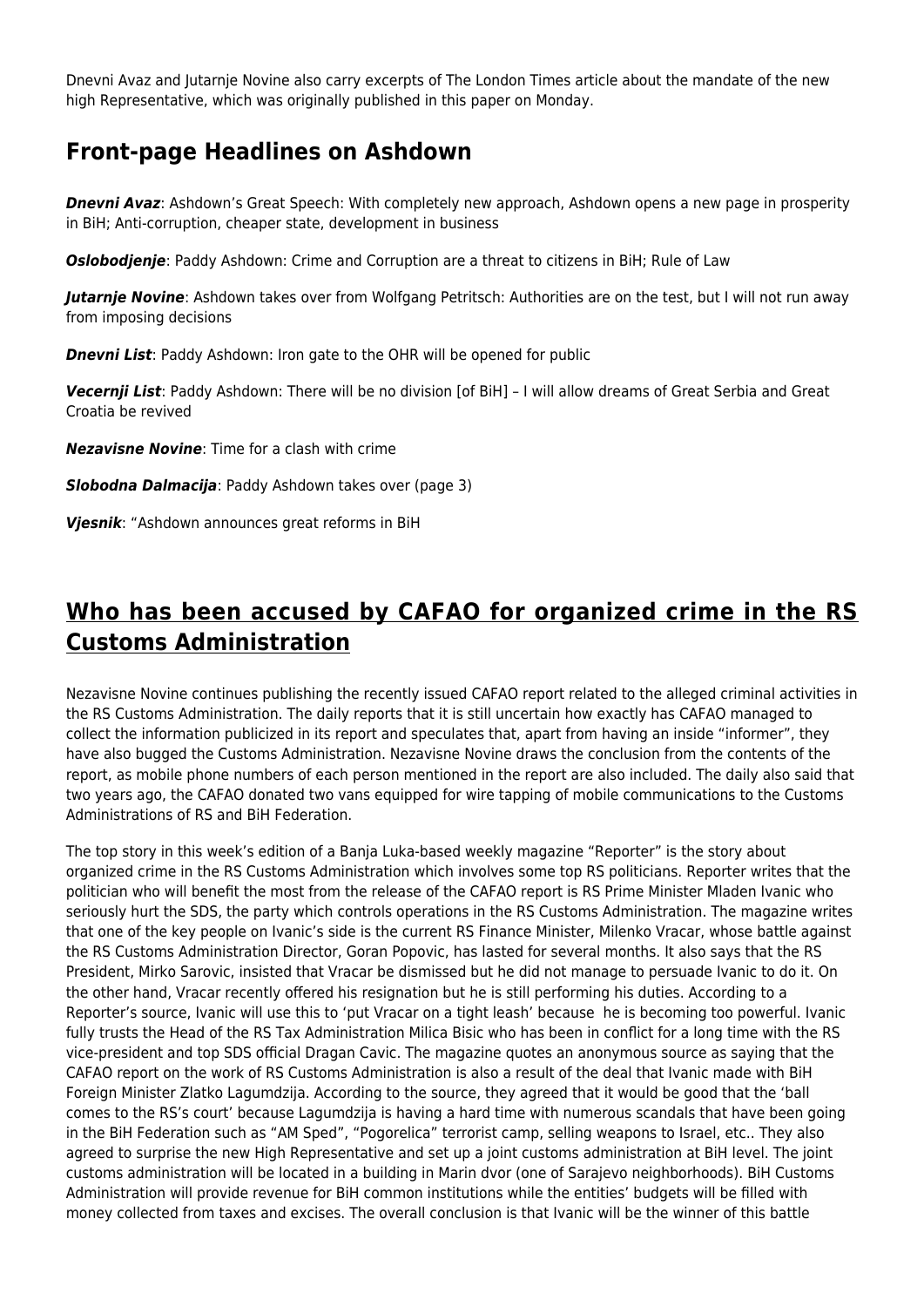because he cut off one of the main money sources of SDS, put Vracar on a tight leash and finally had the criminal charges against former RS Prime Minister Milorad Dodik, filed thus creating better conditions for his success in the October elections.

# <span id="page-3-0"></span>**RS officials slam Petritsch's last minute decisions on judiciary**

The highest RS officials have met yesterday in Banja Luka, in order to discuss the most recent decisions on judiciary made by the last High Representative, Wolfgang Petritsch, and to take a joint stand on it. The meeting was attended by the RS President, Mirko Sarovic, the RS Vice President, Dragan Cavic, the Speaker of the RS National Assembly, Dragan Kalinic, the RS Prime Minister and the Deputy Prime Minister, Mladen Ivanic and Petar Kunic, the RS Justice Minister, Biljana Maric, the President of the BiH Constitutional Court, Snezana Savic, the Chairman of the RS Supreme Court, Jovo Rosic, the RS Deputy Prosecutor, Jovan Spaic and the Chairman of the RS Constitutional Commission, Miroslav Mikes. Glas Srpski reports that the joint view of the RS officials is that the decisions made by the High Representative (Petritsch) represent a classic attack against the constitutional and legal system, and being such, also represent severe misuse of authorities. After the meeting, the RS President, Mirko Sarovic, stated that this is the worst way of leaving the country that a High Representative can choose. The daily quotes Sarovic: "One of the crucial questions is whether the High Representative can change the Constitution. In our view, he cannot. What he did, just prior to his departure, was completely unnecessary, due to the fact that it is a common knowledge that we support the reform of judiciary. We think that the High Representative misused his authority and the arguments are on our side. We expect the international community not to impose decisions but to create a partnership with us. The question is who is going to take the responsibility for the package of imposed laws and all the rest that will come out from the imposed decisions."

RTRS, Glas Srpski, FENA news agency and Oslobodjenje report that Petritsch's last minute Decision on judiciary was one of the dominant topics of yesterday's talks between the RS leadership and the new High Representative, Paddy Ashdown, during his visit to Banja Luka. Glas quotes Ashdown as saying that he supports the decisions made by his predecessor. "If anyone has any doubts about the legality of the Decisions imposed by the former High Representative, he should follow the legal system and address the European Court of Human Rights," said Ashdown following the meeting with the RS leadership. He added that the package of laws imposed by Wolfgang Petritsch at the end of his mandate represent the law and could be changed only in the legal process. (Similar report could also be found in FENA and Oslobodjenje)

## **RS political parties reactions on Petritsch's decisions**

Glas Srpski carries numerous reactions by RS political parties on the decisions made by the former High Representative, Wolfgang Petritsch. The Secretary General of the Serb Radical Party (SRS), **Ognjen Tadic**, stated that "such an undemocratic move never happened before in the entire history of the planet Earth." At a press conference held in Banja Luka, Tadic expressed expectation that the new High Representative, Paddy Ashdown, will make much more reasonable and democratic decisions, as he is familiar with the history of the Serb people. The Vice President of the Democratic National Alliance (DNS), **Jovan Mitrovic**, stated yesterday that his party expected the former High Representative to make few illegal decision but not that he will make so many illegal and anti- constitution decisions in one package. The member of the SDS Main Board, **Cvijetin Nikic**, stated that he expected the new High Representative, Paddy Ashdown, to work in the interest of all three nations, in accordance with provisions of the Dayton Agreement. Nikic condemned Petritsch's decision to impose forty new laws, just before the expiration of his mandate, which as he said is not an appropriate move for such a high profile diplomat. The RS Socialist Party strongly opposes the decisions of the former High Representative, by which he attempted to change the Constitution.

In a large column in Nozevisne Novine titled "How was the constitutional and legal position of RS changed: the imposed Constitution", the chairman of the RS Constitutional Commission, **Miroslav Mikes**, also questioned the authority of the High Representative to amend the Constitutions in the entities. He argues that the last moves made by Wolfgang Petritsch clearly demonstrated that BiH was turned into a protectorate, instead into a democratic country.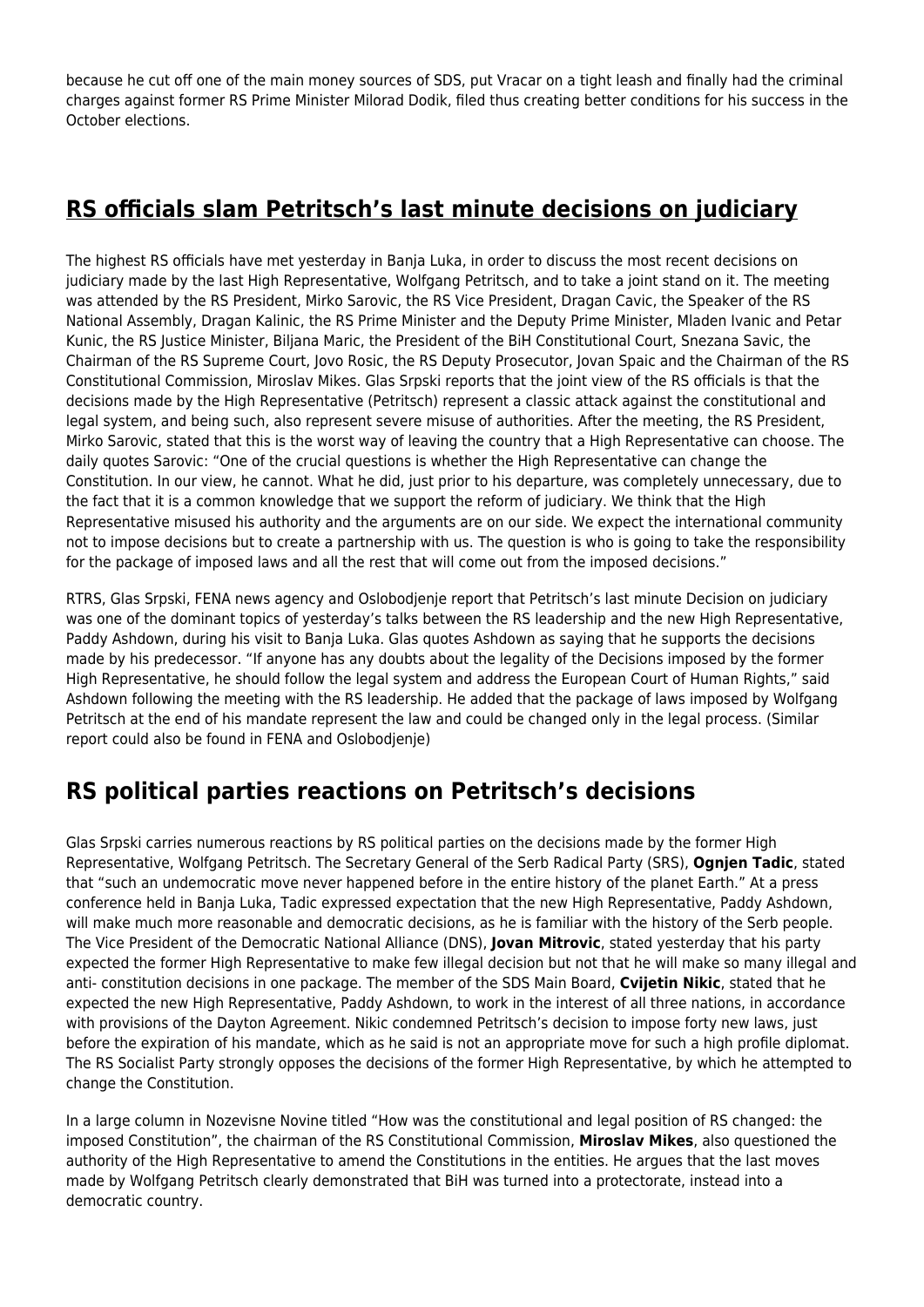Reactions coming from the Federation are somewhat more neutral, if not entirely positive. While most officials, including the SDP's Karlo Filipovic and Party for BiH's Safet Halilovic, say that they are still looking into the imposed Decisions, the president of the Federation Association of Judges, Vlado Adamovic, said that he believes that the Decisions on the establishment of the High Judicial Council and new rules for selection of judges are contributing to the formation of the independent and democratic judiciary in BiH. Despite this, however, all three question the authority of the High Representative to amend the entity constitutions.

The deputy Speaker of the BiH Parliament's House of Peoples, Sejfuding Tokic, said that the imposed Decisions on judiciary will preclude obstructions by a number of political parties, alluding to the SDS and its satellite parties in the RS National Assembly. Tokic also called upon all his colleagues from the Parliament to urgently adopt all Decisions imposed by the High Representative and thereby demonstrate their dedication to a better functioning legal system in the country.

## **Removed judges from Herzegovina Neretva Canton claim that they were removed illegally**

Dnevni List reported that, concerning suspension from the position of Judge of the Cantonal Court in Mostar and the claims that she has performed some illegal acts in the Hotel "ERO", Kata Zovko, removed by the High Representative, Wolfgang Petritsch, stated that all claims in the Decision of the High Representative are incorrect and staged. Zovko said that she worked according to the Constitution and the law in the subject mentioned. Zovko stated that the High Representative did not respect the law on function of judges and prosecutors in the Federation BiH that he pronounced himself, because, as Zovko said, she was never given opportunity to express her statement on eventual complaints. The removed judge of Municipal Court Mostar I, Nenad Gvozdic, also denied all the claims from the Decision of the High Representative, emphasising that he did not act partially and was always acting in accordance to the Constitution and law.

## <span id="page-4-0"></span>**Head of Grude Police organized demonstrations during the raid in Hercegovacka Banka?**

The article, signed by Ruzica Luburic, reports that the investigative team of Dnevni List revealed that Dobrislav Galic, the Head of the Grude Municipality, is the most responsible person for the riots in front of the Hercegovacka Banka in Grude. According to the daily, Galic called on people via the Radio Grude to gather in front of the bank. After Galic, Marinko Sosa Zvijezda, a military Commander, did the same on the same radio station. Half an hour later, Miro Tomas, a Manager of Construction Company 'Toming', blocked the road. The article says that people gathered around the bank in a very short period of time because Radio Grude said that SFOR attacked the Croat people and that they should create unrest 'as a sign of defense'. The article says that a company of Srecko Nikic also came on time and as a sort of commandos he was standing on the front door of the bank whole day long, giving orders, while Marinko Sosa had a microphone that he used to give orders as to who will roll over SFOR vehicles. Everything what was going on in front of the bank was recorded and the tape was sent to certain Dumancic in the Police Administration in Ljubuski, however, Dumancic did not hand over the tape to the IPTF. Allegedly, the tape 'was lost' and the article says that Dumancic was paid to arrange for this. The article says that since someone had to be held accountable innocent people were accused of rolling over the vehicles although it will be determined afterwards that on that day they were not even in Grude. Ranko Zulj, a policeman from village Ruzici, handed over the tape to Dumancic. That afternoon the biggest riots started and Miro Tomas, Marinko Sosa Zvijezda and Srecko Nikic were 'the loudest ones'. A Manager of company Autoherz also joined them and he hit an interpreter, who was 65 years old at the bank's front door. The article says that it seems that at that time already there was no money in the bank because, thanks to informers, the bosses from Grude withdrew their money two or three days before SFOR entered the bank. Citizens of Grude, who wanted to stay anonymous, stated that all this happened because of individuals such as Miro Tomas, who had 2 million Marks in the bank or local power-wielder Ljubic. The article says that 'the whole circus' finished about 21:00 and while the SFOR vehicles were still burning, the preparations for the party in Grude were underway.

People from Grude also said that innocent policemen did not react because they were threatened. The article says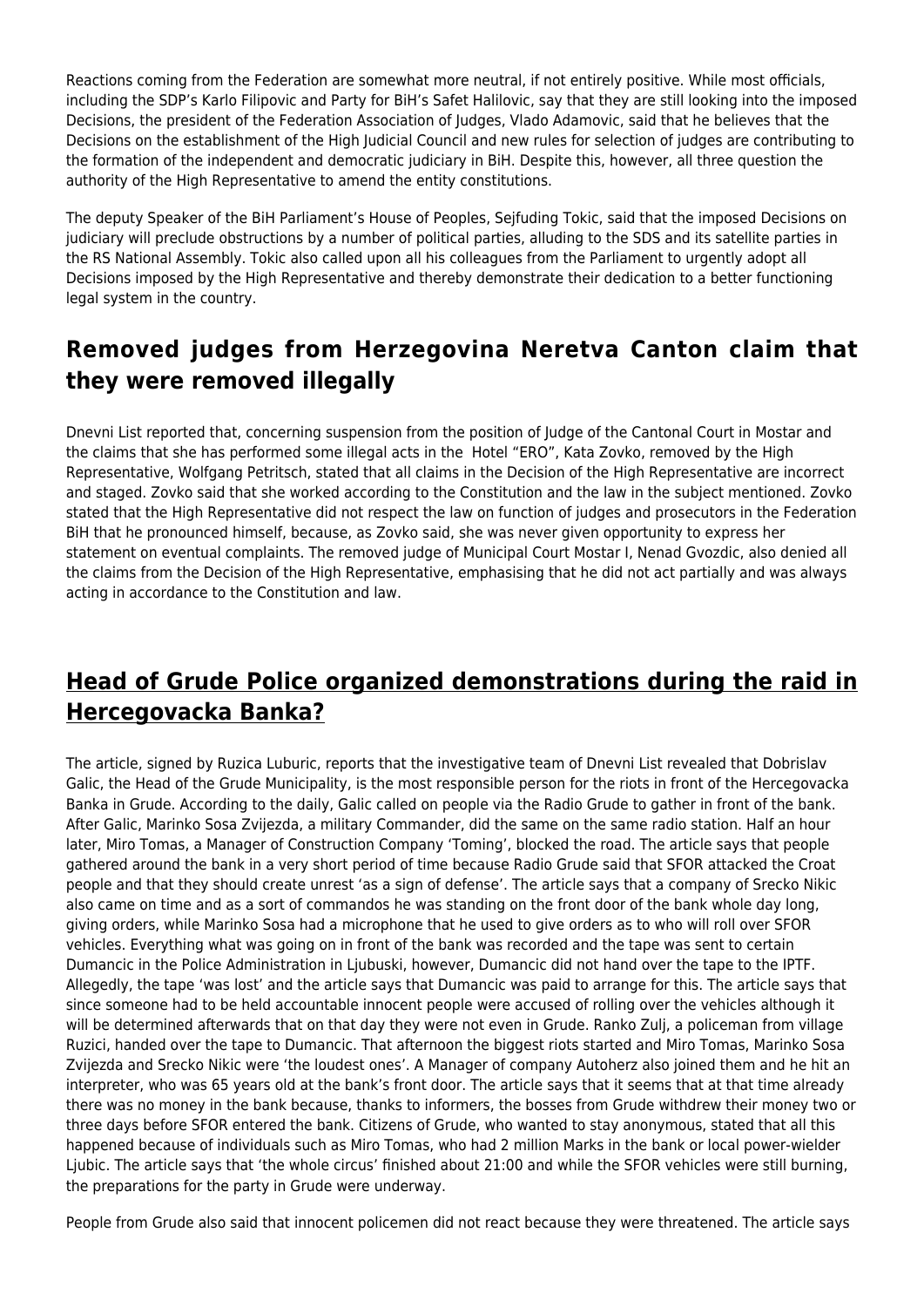that the policemen also did not want to say anything for DL or they were not allowed to do it. Dnevni List received information that thanks to IPTF they returned to their jobs. Citizens of Grude say that the authority of the Grude Municipality and local tycoons stand behind all these problems. According to DL information, 12 policemen, who were set up, work in Grude and they have to obey political orders, however, it will change soon because people from Grude say that the authority is to face a collapse and irregular sessions are taking place every day. The article says that people are afraid. According to one citizen from Grude, all these things were done by the people controlled by the Head of Grude Municipality, who arranged that these people get flats, business premises and construction plots. He added that some of these people even hide after their names were published in Dnevni List regarding the privatization of companies in Grude. The article says that trade company Bekija Grude was sold to Miro Palac, the owner of Autoherz and the workers of this company do not know yet that the company was sold. Also, the Head of the Grude Municipality said that the machines from 'Zenicka' company do not function, however, they were sent to the USA and then sold to Korea. Also, Tobacco Factory in Grude was sold to Eronet for 2 million Marks (although it has been estimated that it is worth 6 million Marks), however, money only exists on the paper. Asked to comment on Eronet, people from Grude said that many owners of Eronet are Generals and they will not fail certainly. People from Grude say that Petritsch was bought in return for Eronet and if Petritsch was bought for these policemen from Grude then it would be right. They say that Petritsch certainly received the money before the end of the mandate.

The article concludes that DL is the first one that started to write about back-stage acts of local cheaters and they believe that people will also start to feel free to talk about these issues.

#### <span id="page-5-0"></span>**BiH Presidency leaves decision on state defense structures to the entities**

At a regular session on Monday, the BiH Presidency decided not to make a decision on the organization of defense structures at the state level and, instead, leave this issue to the entities. According to the media, this was a unanimous decision by all three members of the Presidency. At a press conference following the session, Zivko Radisic said that the issues pertaining to the restructuring of the state defense need to be agreed with prior approval of the entities. "Therefore, we have started the initiative that legislative and executive bodies in the entities decide as to the manner in which issues of this sort will be discussed at the state level," said Radisic, adding that he hopes that the entity leadership will demonstrate a general interest in putting BiH on its way to Europe.

## **Elections Commission finalizes the list of officials banned from running in the elections**

Dnevni Avaz reports that the BiH Election Commission finalized on Monday the list of persons who will not be permitted to run in the upcoming elections because they have been removed by the Decision of the High Representative, Elections Appeals Sub-commission (EASC) or the Provisional Elections Commission (PEC), IPTF or COMSFOR, and political parties whose senior officials have been removed by the OHR, PEC, or EASC for obstruction of the Dayton Agreement. The daily carries the full list with names of removed officials.

# <span id="page-5-1"></span>**Reisu-l-ulema issues official proclamation that all the killed in Srebrenica tragedy be finally buried**

During his yesterday's visit to Srebrenica, the head of the Islamic Community in BiH, Resiu-l-Ulema, Mustafa ef.. Ceric, issued fatwa (religious proclamation) asking for the burial of all exhumed and identified bodies of those killed